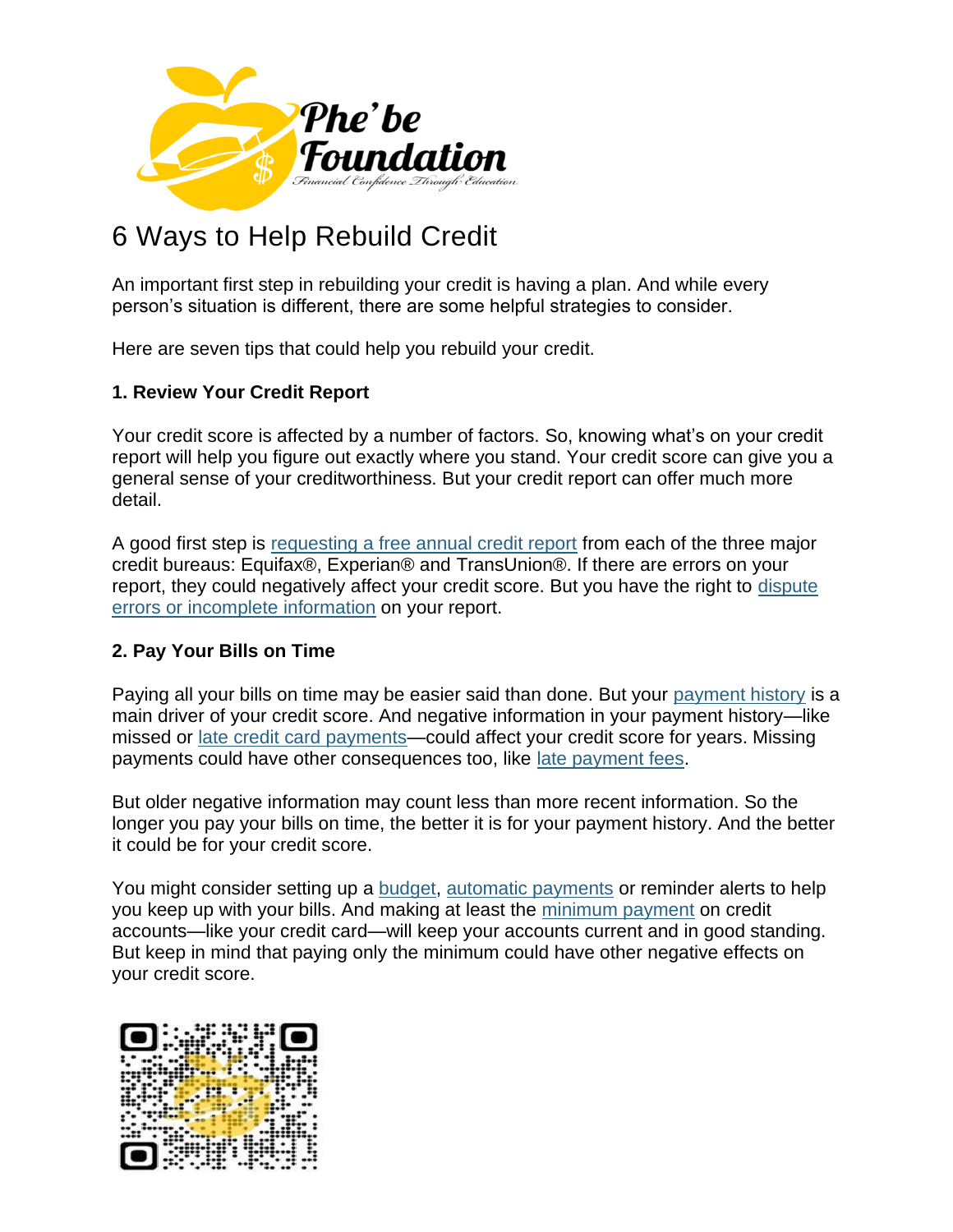

## **3. Catch Up on Overdue Bills**

If you have bills that weren't paid on time and are past due, you'll want to get caught up. And if you've fallen behind on your credit card payments, there are several steps you can take to [get caught up again.](https://www.capitalone.com/learn-grow/money-management/unable-to-pay-credit-cards-what-happens/)

You could also consider contacting your lenders if you're struggling to keep up with your bills. They might be able to help you with a payment plan

## **4. Consider a Secured Credit Card**

As you're working your way to better credit, a [secured credit card](https://www.capitalone.com/learn-grow/money-management/how-secured-credit-cards-work/) may be helpful. You can make purchases with it, just like a traditional credit card. But it's considered "secured" because it requires you to put money down as a security deposit to open the account.

When you have a secured card, some credit card companies report your status to the credit bureaus. So, if you're paying at least your minimum payment on time and using your card responsibly, it could help you improve your credit.

### **5. Keep Some of Your Credit Available**

How much of your available credit you use is also called credit utilization. This is important, since keeping your credit utilization below about 30% can show you're managing your credit responsibly and not overspending.

### **6. Stay on Top of Your Progress**

As you work on building up your credit score, consider getting monitoring your behavior and not only your score. "One is a directly result of the other"

## How Long Does It Take to Rebuild Credit?